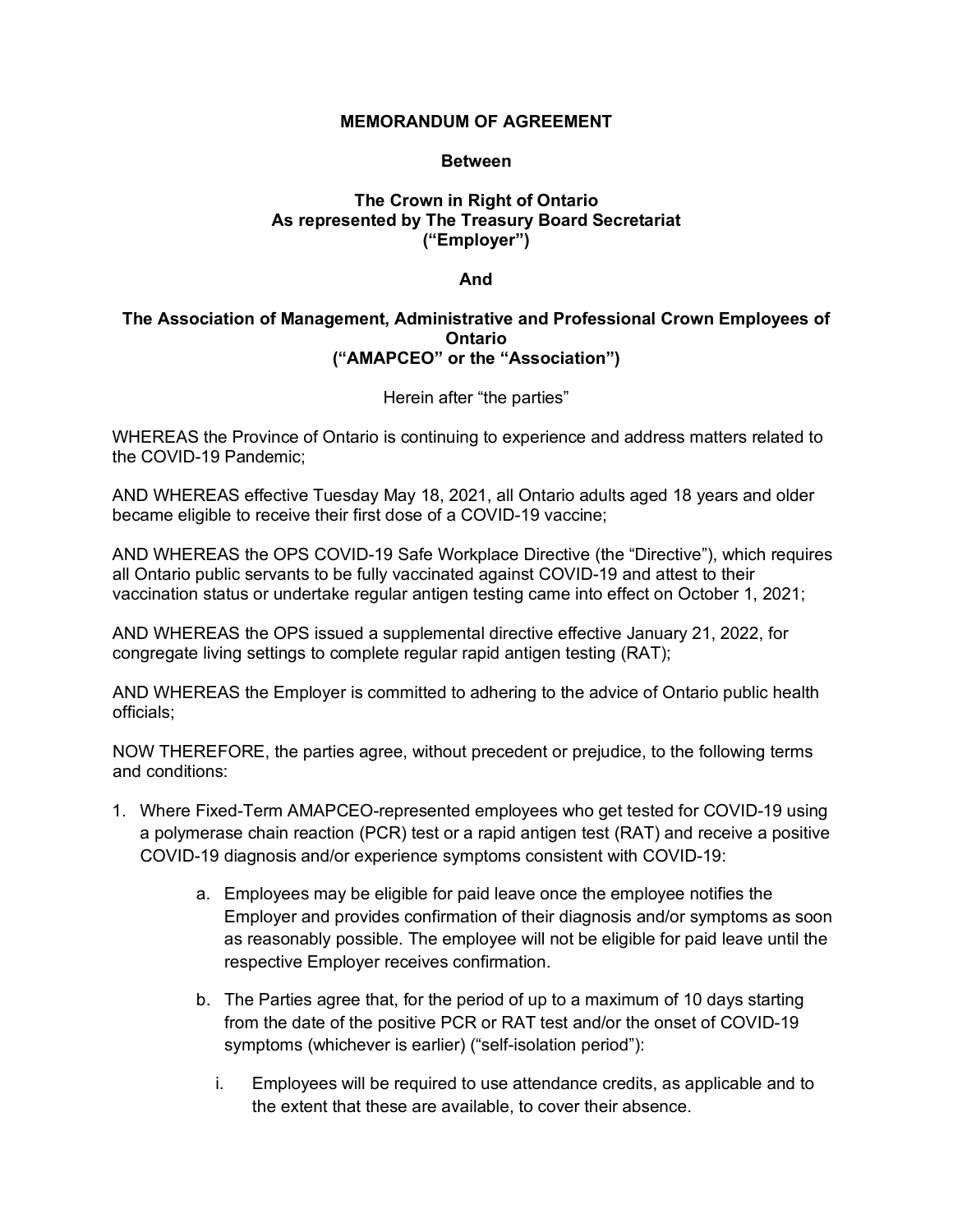- ii. Where an employee who has tested positive for or is experiencing symptoms consistent with COVID-19, to the extent that the use of attendance credits results in the employee receiving less income than they would receive based on hours of work for which they would have been regularly scheduled, the Employer will provide additional "top up" payments that ensures that the employee maintains the income they would receive based on regular attendance and there will be no compensation for additional or premium payments they may have received (e.g. overtime). For employees who are not scheduled for the 10-day period, their income will be based on an average of the 12 weeks of earnings for regularly scheduled hours immediately prior to the self-isolation period.
- i. An employee who does not have access to attendance credits under the AMAPCEO collective agreement shall receive the 'top up" payment referred to above as a total of all hours the employee would have normally been scheduled during the 10-day period ("self-isolation period").
- ii. Where an arrangement or practice is already in place that provides a greater benefit then listed above such arrangement shall continue. For clarity, if the employer is already paying an employee during the "self- isolation period" without deduction from any credits such arrangement shall continue.
- iii. The "self-isolation period" will be considered time worked for the purposes of seniority and will be calculated based on the employee's regularly scheduled or otherwise normal hours of work.
- 2. The Parties agree that, to the extent that workplace arrangements and an employee's medical condition allow for it, an employee can be directed to carry out work during the period of self-isolation so long as the restrictions associated with self-isolation are maintained.
- 3. The Parties recognize that employees may be directed into self-isolation by public health authorities without a positive PCR or RAT test or symptoms consistent with COVID-19, such as due to exposure to a known case. Other employer policies, statutory and/or collective agreement provisions may apply to such employees, and this agreement will not apply in those circumstances.
- 4. The Parties agree that the results of any COVID-19 PCR testing will be treated as personal health information and, as such, will be shared only with the individual employee and any records will be maintained confidentially. Notwithstanding the above, the Parties recognize that the Employer may be obligated to disclose personal information about impacted employees to other government entities as a result of their positive diagnosis for COVID-19, including Public Health Ontario.